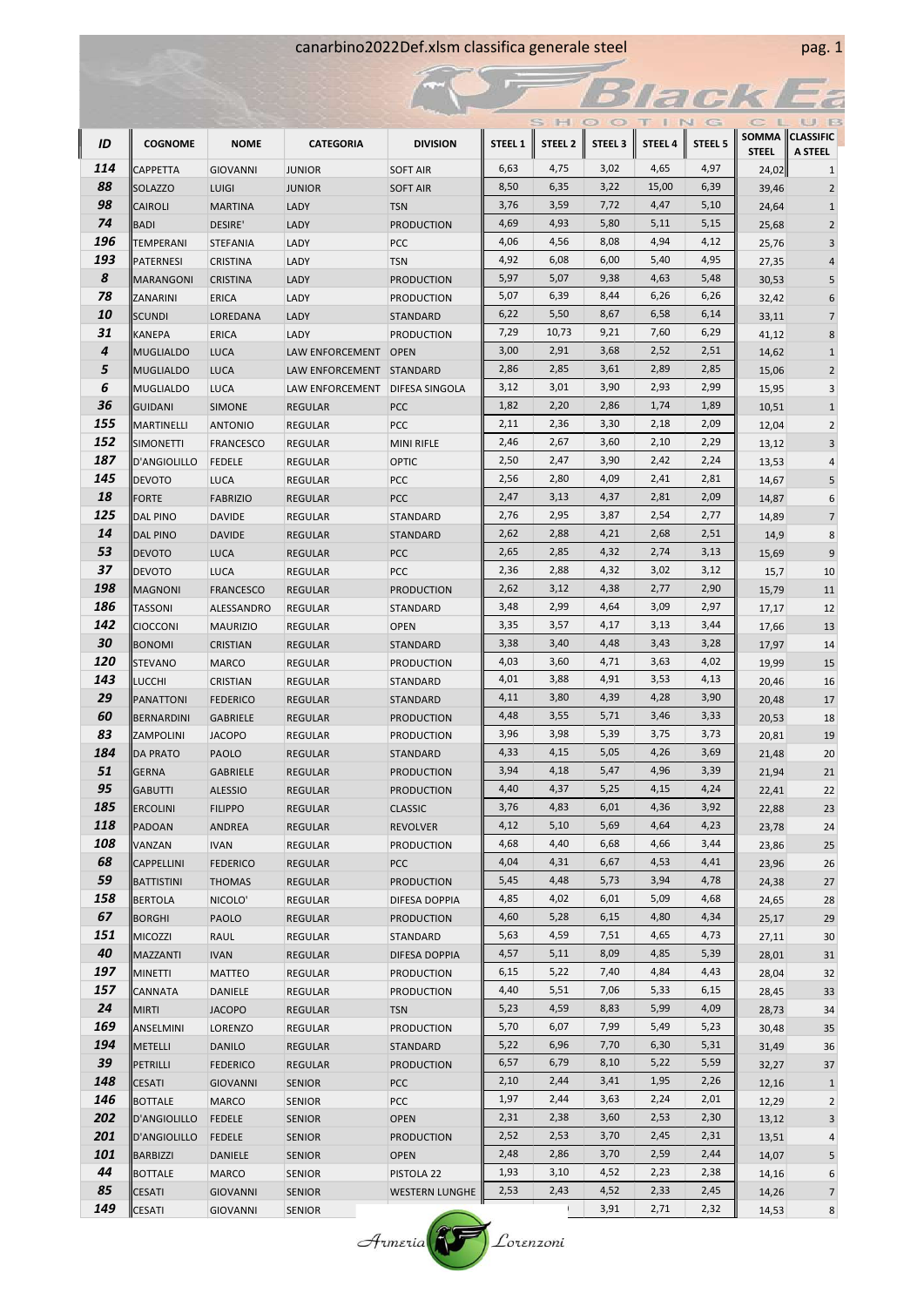## canarbino2022Def.xlsm classifica generale steel pag. 2

|            |                              |                                   |                                |                                      |              |                    |                 | <b>Slare</b> |                    |                       |                     |
|------------|------------------------------|-----------------------------------|--------------------------------|--------------------------------------|--------------|--------------------|-----------------|--------------|--------------------|-----------------------|---------------------|
|            |                              |                                   |                                |                                      |              | S HI               | $\circ$ $\circ$ | ×            | NG                 | E.                    | U B                 |
| ID         | <b>COGNOME</b>               | <b>NOME</b>                       | <b>CATEGORIA</b>               | <b>DIVISION</b>                      | STEEL 1      | STEEL <sub>2</sub> | <b>STEEL 3</b>  | STEEL 4      | STEEL <sub>5</sub> |                       | SOMMA CLASSIFIC     |
| 199        | D'ANGIOLILLO                 | <b>FEDELE</b>                     | <b>SENIOR</b>                  | STANDARD                             | 3,62         | 2,58               | 4,27            | 2,35         | 2,24               | <b>STEEL</b><br>15,06 | <b>A STEEL</b><br>9 |
| 99         | <b>GAMBONE</b>               | <b>MASSIMO</b>                    | <b>SENIOR</b>                  | <b>OPTIC</b>                         | 2,93         | 3,06               | 3,84            | 2,51         | 2,97               | 15,31                 | 10                  |
| 147        | <b>CESATI</b>                | <b>GIOVANNI</b>                   | <b>SENIOR</b>                  | PCC                                  | 3,02         | 2,60               | 5,15            | 2,14         | 2,68               | 15,59                 | 11                  |
| 178        | <b>BETTARINI</b>             | <b>VARO</b>                       | <b>SENIOR</b>                  | <b>PRODUCTION</b>                    | 3,17         | 3,03               | 3,81            | 3,00         | 2,96               | 15,97                 | 12                  |
| 195        | DANTRACCOLI                  | <b>SIMONE</b>                     | <b>SENIOR</b>                  | <b>STANDARD</b>                      | 2,99         | 3,02               | 4,33            | 3,47         | 3,03               | 16,84                 | 13                  |
| 66         | <b>BORGHI</b>                | <b>CLAUDIO</b>                    | <b>SENIOR</b>                  | PCC                                  | 2,76         | 3,41               | 4,84            | 3,12         | 3,28               | 17,41                 | 14                  |
| 86         | <b>MAZZONI</b>               | <b>ANDREA</b>                     | <b>SENIOR</b>                  | <b>CLASSIC</b>                       | 3,88         | 3,27               | 4,39            | 2,99         | 3,49               | 18,02                 | 15                  |
| 96         | BALLERINI                    | <b>RUGGERO</b>                    | <b>SENIOR</b>                  | PCC                                  | 3,09         | 3,19               | 4,72            | 4,19         | 3,16               | 18,35                 | 16                  |
| 175        | <b>MUNARI</b>                | <b>SIMONE</b>                     | <b>SENIOR</b>                  | STANDARD                             | 3,19         | 3,43               | 4,91            | 3,79         | 3,22               | 18,54                 | 17                  |
| 48         | <b>ALLOGISI</b>              | <b>GUGLIELMO</b>                  | <b>SENIOR</b>                  | <b>OPEN</b>                          | 3,15         | 3,46               | 4,72            | 3,87         | 3,44               | 18,64                 | 18                  |
| 61         | PECCHIOLI                    | <b>MASSIMO</b>                    | <b>SENIOR</b>                  | <b>OPTIC</b>                         | 3,74         | 3,16               | 4,93            | 3,76         | 3,39               | 18,98                 | 19                  |
| 102        | TIBILETTI                    | <b>GUGLIELMO</b>                  | <b>SENIOR</b>                  | <b>OPTIC</b>                         | 3,18         | 3,55               | 4,86            | 3,82         | 3,80               | 19,21                 | 20                  |
| 105        | <b>ROCCO</b>                 | <b>GIUSEPPE</b>                   | <b>SENIOR</b>                  | <b>CLASSIC</b>                       | 3,69         | 3,72               | 5,27            | 3,20         | 3,49               | 19,37                 | 21                  |
| 82         | DE BERNARDI                  | <b>ROBERTO</b>                    | <b>SENIOR</b>                  | <b>PRODUCTION</b>                    | 3,12         | 3,66               | 5,03            | 3,60         | 3,96               | 19,37                 | 22                  |
| 189        | <b>RANDAZZO</b>              | PASQUALE                          | <b>SENIOR</b>                  | <b>PRODUCTION</b>                    | 4,35         | 3,80               | 4,80            | 3,49         | 3,02               | 19,46                 | 23                  |
| 43         | TESTI                        | <b>MASSIMO</b>                    | <b>SENIOR</b>                  | DIFESA DOPPIA                        | 3,64         | 3,30               | 5,34            | 3,76         | 3,76               | 19,8                  | 24                  |
| 33         | <b>DE SIMONI</b>             | <b>FEDERICO</b>                   | <b>SENIOR</b>                  | <b>PRODUCTION</b>                    | 3,42         | 3,58               | 5,34            | 3,71         | 3,83               | 19,88                 | 25                  |
| 58         | <b>NICOLINI</b>              | SANDRO                            | <b>SENIOR</b>                  | OPTIC                                | 4,05         | 3,41               | 5,46            | 3,53         | 3,44               | 19,89                 | 26                  |
| 180        | <b>PARETO</b>                | <b>MARCO</b>                      | <b>SENIOR</b>                  | STANDARD                             | 3,60         | 4,21               | 5,96            | 3,11         | 3,11               | 19,99                 | 27                  |
| 80         | CATTANEO                     | CARLO                             | <b>SENIOR</b>                  | PCC                                  | 3,67         | 3,93               | 5,69            | 3,53         | 3,75               | 20,57                 | 28                  |
| 50         | MOZZON                       | <b>MARCO</b>                      | <b>SENIOR</b>                  | <b>OPTIC</b>                         | 3,91         | 3,98               | 6,03            | 3,62         | 3,75               | 21,29                 | 29                  |
| 23         | MIRTI                        | <b>MASSIMO</b>                    | <b>SENIOR</b>                  | <b>TSN</b>                           | 4,38         | 3,84               | 5,37            | 4,46         | 3,99               | 22,04                 | 30                  |
| 97<br>109  | CAIROLI                      | <b>RAUL</b>                       | <b>SENIOR</b>                  | STANDARD                             | 4,20         | 4,19<br>4,90       | 5,17            | 4,69         | 4,04               | 22,29                 | 31                  |
| 34         | COVATO                       | SILVIO                            | <b>SENIOR</b>                  | STANDARD                             | 5,49<br>3,71 | 4,66               | 5,12<br>6,37    | 3,39<br>4,10 | 3,63<br>4,00       | 22,53                 | 32                  |
| 115        | <b>BONINO</b>                | <b>MAURO</b>                      | <b>SENIOR</b>                  | <b>PRODUCTION</b>                    | 4,53         | 4,16               | 6,07            | 4,06         | 4,03               | 22,84                 | 33                  |
| 64         | <b>CAPPETTA</b><br>PARANCOLA | <b>GUIDO</b><br><b>DANILO</b>     | <b>SENIOR</b><br><b>SENIOR</b> | STANDARD<br><b>PRODUCTION</b>        | 4,52         | 4,29               | 6,56            | 3,86         | 3,66               | 22,85                 | 34<br>35            |
| 116        | <b>CESATI</b>                | <b>GIOVANNI</b>                   | <b>SENIOR</b>                  | PCC                                  | 5,68         | 4,27               | 7,82            | 2,26         | 2,98               | 22,89<br>23,01        | 36                  |
| 17         | SILIBERTI                    | <b>SIMONE</b>                     | <b>SENIOR</b>                  | STANDARD                             | 4,72         | 4,70               | 6,00            | 3,65         | 4,01               | 23,08                 | 37                  |
| 77         | <b>MUZZIOLI</b>              | <b>GIOVANNI</b>                   | <b>SENIOR</b>                  | <b>PRODUCTION</b>                    | 4,50         | 4,20               | 6,02            | 4,28         | 4,15               | 23,15                 | 38                  |
| 65         | ANGELINO                     | <b>ENRICO</b>                     | <b>SENIOR</b>                  | <b>PRODUCTION</b>                    | 4,92         | 4,60               | 6,23            | 3,93         | 3,93               | 23,61                 | 39                  |
| 192        | FARINELLA                    | <b>GIUSEPPE</b>                   | <b>SENIOR</b>                  | <b>STANDARD</b>                      | 4,42         | 4,37               | 5,33            | 6,09         | 3,64               | 23,85                 | 40                  |
| 141        | MARINELLO                    | <b>MAURIZIO</b>                   | <b>SENIOR</b>                  | STANDARD                             | 4,78         | 3,81               | 6,84            | 4,94         | 3,66               | 24,03                 | 41                  |
| 7          | <b>ROBIOLIO</b>              | GIULIO                            | <b>SENIOR</b>                  | <b>PRODUCTION</b>                    | 5,24         | 3,76               | 6,51            | 4,37         | 4,48               | 24,36                 | 42                  |
| 69         | <b>DANESE</b>                | <b>MARCO</b>                      | <b>SENIOR</b>                  | <b>PRODUCTION</b>                    | 4,73         | 4,50               | 6,25            | 4,60         | 4,60               | 24,68                 | 43                  |
| 119        | <b>MARINELLO</b>             | <b>MAURIZIO</b>                   | <b>SENIOR</b>                  | STANDARD                             | 5,10         | 4,34               | 5,42            | 4,89         | 5,00               | 24,75                 | 44                  |
| 11         | RINALDI                      | <b>LUIGI</b>                      | <b>SENIOR</b>                  | <b>PRODUCTION</b>                    | 4,77         | 4,85               | 6,10            | 4,72         | 4,49               | 24,93                 | 45                  |
| 181        | SOLAZZO                      | <b>WALTER</b>                     | <b>SENIOR</b>                  | <b>PRODUCTION</b>                    | 4,70         | 4,97               | 6,70            | 4,35         | 4,49               | 25,21                 | 46                  |
| 179        | <b>TAMELLINI</b>             | <b>DANILO</b>                     | <b>SENIOR</b>                  | STANDARD                             | 5,48         | 4,39               | 6,67            | 4,28         | 4,58               | 25,4                  | 47                  |
| 9          | <b>IORIO</b>                 | <b>BIAGIO</b>                     | <b>SENIOR</b>                  | STANDARD                             | 4,76         | 4,42               | 6,47            | 5,20         | 4,95               | 25,8                  | 48                  |
| 38         | PODESTà                      | <b>ERNESTO</b>                    | <b>SENIOR</b>                  | <b>PRODUCTION</b>                    | 5,14         | 4,94               | 6,47            | 4,61         | 4,65               | 25,81                 | 49                  |
| 153        | <b>SERENI</b>                | SIMONE                            | <b>SENIOR</b>                  | <b>PRODUCTION</b>                    | 4,52         | 5,50               | 6,43            | 4,90         | 4,71               | 26,06                 | 50                  |
| 47         | <b>MICOZZI</b>               | RAUL                              | <b>SENIOR</b>                  | <b>STANDARD</b>                      | 4,26         | 4,68               | 6,76            | 5,00         | 5,46               | 26,16                 | 51                  |
| 63         | MANACHINO                    | PAOLO                             | <b>SENIOR</b>                  | STANDARD                             | 5,01         | 4,61               | 6,72            | 5,32         | 4,54               | 26,2                  | 52                  |
| 87         | SOLAZZO                      | WALTER                            | <b>SENIOR</b>                  | <b>PRODUCTION</b>                    | 5,11         | 4,41               | 6,76            | 4,60         | 5,63               | 26,51                 | 53                  |
| 62         | <b>FORNELLI</b>              | <b>ENRICO</b>                     | <b>SENIOR</b>                  | STANDARD                             | 4,62         | 5,49               | 6,95            | 4,56         | 5,12               | 26,74                 | 54                  |
| 28         | <b>GIANNINI</b>              | <b>PAOLO</b>                      | <b>SENIOR</b>                  | STANDARD                             | 4,86         | 5,40               | 6,98            | 5,28         | 5,54               | 28,06                 | 55                  |
| 139<br>110 | <b>GIORDANO</b>              | <b>MASSIMO</b>                    | <b>SENIOR</b>                  | STANDARD                             | 5,22         | 4,75               | 9,05            | 4,85         | 4,64               | 28,51                 | 56                  |
| 140        | CANICCIA                     | <b>STEFANO</b>                    | <b>SENIOR</b>                  | OPTIC                                | 4,33<br>5,33 | 6,15<br>4,28       | 8,34<br>10,45   | 5,66<br>5,24 | 6,32<br>5,82       | 30,8                  | 57                  |
| 49         | <b>MOSCA</b>                 | <b>MICHELE</b>                    | <b>SENIOR</b>                  | STANDARD                             | 5,08         | 5,70               | 8,19            | 5,41         | 6,80               | 31,12                 | 58<br>59            |
| 100        | PAITA                        | <b>FABIO</b>                      | <b>SENIOR</b>                  | <b>PRODUCTION</b>                    | 6,65         | 5,62               | 8,59            | 5,67         | 5,63               | 31,18                 |                     |
| 132        | RAGGI<br><b>MARRAS</b>       | <b>FEDERICO</b><br><b>ANTONIO</b> | <b>SENIOR</b><br><b>SENIOR</b> | <b>PRODUCTION</b><br><b>REVOLVER</b> | 6,34         | 5,57               | 7,85            | 5,69         | 6,83               | 32,16<br>32,28        | 60<br>61            |
| 52         | MENCARINI                    | <b>DARIO</b>                      | <b>SENIOR</b>                  | REVOLVER                             | 6,88         | 6,81               | 5,90            | 6,65         | 6,13               | 32,37                 | 62                  |
| 191        | <b>MARRAS</b>                | <b>ANTONIO</b>                    | <b>SENIOR</b>                  | <b>CLASSIC</b>                       | 8,77         | 5,96               | 7,41            | 5,67         | 5,56               | 33,37                 | 63                  |
| 104        | <b>MARRAS</b>                | <b>ANTONIO</b>                    | <b>SENIOR</b>                  | <b>REVOLVER</b>                      | 8,24         | 5,66               | 9,95            | 5,28         | 6,62               | 35,75                 | 64                  |
| 106        | <b>TODARO</b>                | <b>GIUSEPPE</b>                   | <b>SUPER SENIOR</b>            | <b>OPEN</b>                          | 2,87         | 2,75               | 4,30            | 2,75         | 2,84               | 15,51                 | $\mathbf{1}$        |
| 19         | POGLIANO                     | <b>CLAUDIO</b>                    | <b>SUPER SENIOR</b>            |                                      |              |                    | 4,65            | 2,65         | 3,13               | 16,24                 | $\overline{2}$      |
|            |                              |                                   |                                |                                      |              |                    |                 |              |                    |                       |                     |

Armeria Corenzoni